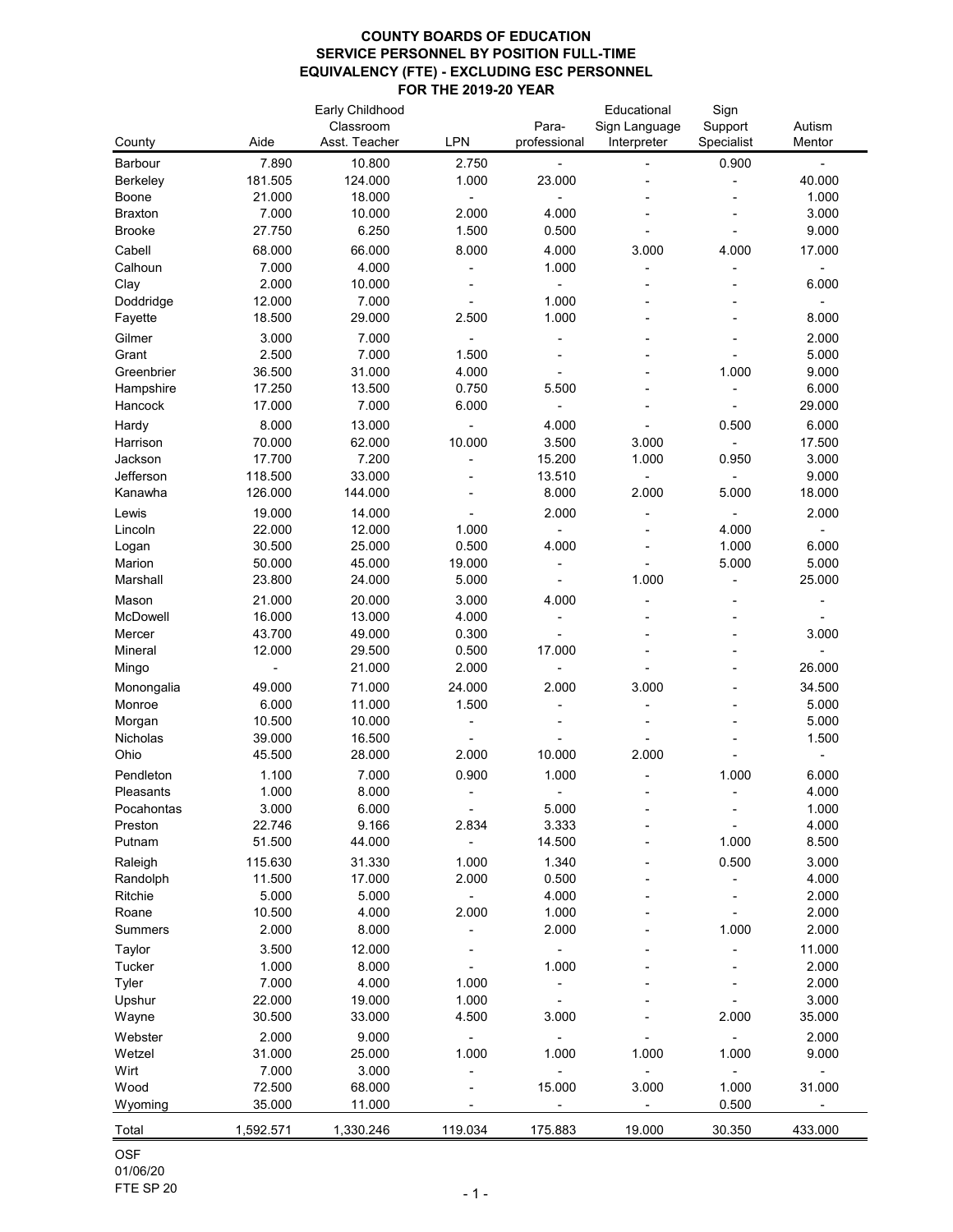| Coordinator<br><b>Braille</b><br>of Services<br>Auditor<br>Specialist<br><b>Clerk</b><br>County<br>Accountant<br><b>Buyer</b><br>1.900<br>1.400<br>Barbour<br>$\qquad \qquad \blacksquare$<br>7.000<br><b>Berkeley</b><br>13.350<br>0.250<br>Boone<br>$\blacksquare$<br><b>Braxton</b><br>1.000<br>1.000<br><b>Brooke</b><br>0.500<br>0.250<br>0.500<br>۰<br>5.000<br>Cabell<br>1.000<br>$\frac{1}{2}$<br>Calhoun<br>2.000<br>Clay<br>4.150<br>Doddridge<br>3.000<br>Fayette<br>2.000<br>0.500<br>6.500<br>Gilmer<br>1.000<br>1.000<br>3.900<br>Grant<br>1.000<br>2.000<br>Greenbrier<br>2.500<br>1.000<br>Hampshire<br>2.000<br>$\blacksquare$<br>1.000<br>1.000<br>Hancock<br>٠<br>1.000<br>Hardy<br>4.000<br>3.000<br>3.000<br>21.800<br>0.750<br>0.300<br>Harrison<br>1.000<br>Jackson<br>0.450<br>0.750<br>2.500<br>$\blacksquare$<br>Jefferson<br>1.000<br>2.000<br>1.000<br>3.000<br>8.000<br>10.000<br>2.000<br>5.000<br>40.500<br>Kanawha<br>2.500<br>0.500<br>Lewis<br>۰<br>$\blacksquare$<br>1.500<br>0.500<br>Lincoln<br>۰<br>$\blacksquare$<br>3.000<br>0.500<br>Logan<br>$\blacksquare$<br>$\blacksquare$<br>Marion<br>1.000<br>2.000<br>$\blacksquare$<br>Marshall<br>-<br>$\blacksquare$<br>Mason<br>3.000<br>0.100<br>0.100<br>0.500<br>McDowell<br>2.000<br>1.000<br>2.000<br>2.000<br>Mercer<br>1.633<br>12.084<br>Mineral<br>2.000<br>1.000<br>1.000<br>Mingo | Secretary<br>9.310<br>96.500<br>15.000<br>15.000<br>18.750 |
|-----------------------------------------------------------------------------------------------------------------------------------------------------------------------------------------------------------------------------------------------------------------------------------------------------------------------------------------------------------------------------------------------------------------------------------------------------------------------------------------------------------------------------------------------------------------------------------------------------------------------------------------------------------------------------------------------------------------------------------------------------------------------------------------------------------------------------------------------------------------------------------------------------------------------------------------------------------------------------------------------------------------------------------------------------------------------------------------------------------------------------------------------------------------------------------------------------------------------------------------------------------------------------------------------------------------------------------------------------------------------------------|------------------------------------------------------------|
|                                                                                                                                                                                                                                                                                                                                                                                                                                                                                                                                                                                                                                                                                                                                                                                                                                                                                                                                                                                                                                                                                                                                                                                                                                                                                                                                                                                   |                                                            |
|                                                                                                                                                                                                                                                                                                                                                                                                                                                                                                                                                                                                                                                                                                                                                                                                                                                                                                                                                                                                                                                                                                                                                                                                                                                                                                                                                                                   |                                                            |
|                                                                                                                                                                                                                                                                                                                                                                                                                                                                                                                                                                                                                                                                                                                                                                                                                                                                                                                                                                                                                                                                                                                                                                                                                                                                                                                                                                                   |                                                            |
|                                                                                                                                                                                                                                                                                                                                                                                                                                                                                                                                                                                                                                                                                                                                                                                                                                                                                                                                                                                                                                                                                                                                                                                                                                                                                                                                                                                   |                                                            |
|                                                                                                                                                                                                                                                                                                                                                                                                                                                                                                                                                                                                                                                                                                                                                                                                                                                                                                                                                                                                                                                                                                                                                                                                                                                                                                                                                                                   |                                                            |
|                                                                                                                                                                                                                                                                                                                                                                                                                                                                                                                                                                                                                                                                                                                                                                                                                                                                                                                                                                                                                                                                                                                                                                                                                                                                                                                                                                                   |                                                            |
|                                                                                                                                                                                                                                                                                                                                                                                                                                                                                                                                                                                                                                                                                                                                                                                                                                                                                                                                                                                                                                                                                                                                                                                                                                                                                                                                                                                   |                                                            |
|                                                                                                                                                                                                                                                                                                                                                                                                                                                                                                                                                                                                                                                                                                                                                                                                                                                                                                                                                                                                                                                                                                                                                                                                                                                                                                                                                                                   | 74.500                                                     |
|                                                                                                                                                                                                                                                                                                                                                                                                                                                                                                                                                                                                                                                                                                                                                                                                                                                                                                                                                                                                                                                                                                                                                                                                                                                                                                                                                                                   | 7.000                                                      |
|                                                                                                                                                                                                                                                                                                                                                                                                                                                                                                                                                                                                                                                                                                                                                                                                                                                                                                                                                                                                                                                                                                                                                                                                                                                                                                                                                                                   | 6.998                                                      |
|                                                                                                                                                                                                                                                                                                                                                                                                                                                                                                                                                                                                                                                                                                                                                                                                                                                                                                                                                                                                                                                                                                                                                                                                                                                                                                                                                                                   | 10.000                                                     |
|                                                                                                                                                                                                                                                                                                                                                                                                                                                                                                                                                                                                                                                                                                                                                                                                                                                                                                                                                                                                                                                                                                                                                                                                                                                                                                                                                                                   | 27.000                                                     |
|                                                                                                                                                                                                                                                                                                                                                                                                                                                                                                                                                                                                                                                                                                                                                                                                                                                                                                                                                                                                                                                                                                                                                                                                                                                                                                                                                                                   | 6.000                                                      |
|                                                                                                                                                                                                                                                                                                                                                                                                                                                                                                                                                                                                                                                                                                                                                                                                                                                                                                                                                                                                                                                                                                                                                                                                                                                                                                                                                                                   | 6.000                                                      |
|                                                                                                                                                                                                                                                                                                                                                                                                                                                                                                                                                                                                                                                                                                                                                                                                                                                                                                                                                                                                                                                                                                                                                                                                                                                                                                                                                                                   | 28.500                                                     |
|                                                                                                                                                                                                                                                                                                                                                                                                                                                                                                                                                                                                                                                                                                                                                                                                                                                                                                                                                                                                                                                                                                                                                                                                                                                                                                                                                                                   | 15.000                                                     |
|                                                                                                                                                                                                                                                                                                                                                                                                                                                                                                                                                                                                                                                                                                                                                                                                                                                                                                                                                                                                                                                                                                                                                                                                                                                                                                                                                                                   | 19.500                                                     |
|                                                                                                                                                                                                                                                                                                                                                                                                                                                                                                                                                                                                                                                                                                                                                                                                                                                                                                                                                                                                                                                                                                                                                                                                                                                                                                                                                                                   | 5.000                                                      |
|                                                                                                                                                                                                                                                                                                                                                                                                                                                                                                                                                                                                                                                                                                                                                                                                                                                                                                                                                                                                                                                                                                                                                                                                                                                                                                                                                                                   | 31.050                                                     |
|                                                                                                                                                                                                                                                                                                                                                                                                                                                                                                                                                                                                                                                                                                                                                                                                                                                                                                                                                                                                                                                                                                                                                                                                                                                                                                                                                                                   | 31.000                                                     |
|                                                                                                                                                                                                                                                                                                                                                                                                                                                                                                                                                                                                                                                                                                                                                                                                                                                                                                                                                                                                                                                                                                                                                                                                                                                                                                                                                                                   | 41.000                                                     |
|                                                                                                                                                                                                                                                                                                                                                                                                                                                                                                                                                                                                                                                                                                                                                                                                                                                                                                                                                                                                                                                                                                                                                                                                                                                                                                                                                                                   |                                                            |
|                                                                                                                                                                                                                                                                                                                                                                                                                                                                                                                                                                                                                                                                                                                                                                                                                                                                                                                                                                                                                                                                                                                                                                                                                                                                                                                                                                                   | 96.500                                                     |
|                                                                                                                                                                                                                                                                                                                                                                                                                                                                                                                                                                                                                                                                                                                                                                                                                                                                                                                                                                                                                                                                                                                                                                                                                                                                                                                                                                                   | 18.000                                                     |
|                                                                                                                                                                                                                                                                                                                                                                                                                                                                                                                                                                                                                                                                                                                                                                                                                                                                                                                                                                                                                                                                                                                                                                                                                                                                                                                                                                                   | 25.500                                                     |
|                                                                                                                                                                                                                                                                                                                                                                                                                                                                                                                                                                                                                                                                                                                                                                                                                                                                                                                                                                                                                                                                                                                                                                                                                                                                                                                                                                                   | 38.000                                                     |
|                                                                                                                                                                                                                                                                                                                                                                                                                                                                                                                                                                                                                                                                                                                                                                                                                                                                                                                                                                                                                                                                                                                                                                                                                                                                                                                                                                                   | 47.000                                                     |
|                                                                                                                                                                                                                                                                                                                                                                                                                                                                                                                                                                                                                                                                                                                                                                                                                                                                                                                                                                                                                                                                                                                                                                                                                                                                                                                                                                                   | 26.500                                                     |
|                                                                                                                                                                                                                                                                                                                                                                                                                                                                                                                                                                                                                                                                                                                                                                                                                                                                                                                                                                                                                                                                                                                                                                                                                                                                                                                                                                                   | 25.500                                                     |
|                                                                                                                                                                                                                                                                                                                                                                                                                                                                                                                                                                                                                                                                                                                                                                                                                                                                                                                                                                                                                                                                                                                                                                                                                                                                                                                                                                                   | 18.000                                                     |
|                                                                                                                                                                                                                                                                                                                                                                                                                                                                                                                                                                                                                                                                                                                                                                                                                                                                                                                                                                                                                                                                                                                                                                                                                                                                                                                                                                                   | 56.000                                                     |
|                                                                                                                                                                                                                                                                                                                                                                                                                                                                                                                                                                                                                                                                                                                                                                                                                                                                                                                                                                                                                                                                                                                                                                                                                                                                                                                                                                                   | 12.283                                                     |
|                                                                                                                                                                                                                                                                                                                                                                                                                                                                                                                                                                                                                                                                                                                                                                                                                                                                                                                                                                                                                                                                                                                                                                                                                                                                                                                                                                                   | 16.400                                                     |
| 1.000<br>3.000<br>2.750<br>1.000<br>Monongalia                                                                                                                                                                                                                                                                                                                                                                                                                                                                                                                                                                                                                                                                                                                                                                                                                                                                                                                                                                                                                                                                                                                                                                                                                                                                                                                                    | 47.250                                                     |
| 2.500<br>Monroe                                                                                                                                                                                                                                                                                                                                                                                                                                                                                                                                                                                                                                                                                                                                                                                                                                                                                                                                                                                                                                                                                                                                                                                                                                                                                                                                                                   | 11.500                                                     |
| 5.000<br>1.000<br>Morgan                                                                                                                                                                                                                                                                                                                                                                                                                                                                                                                                                                                                                                                                                                                                                                                                                                                                                                                                                                                                                                                                                                                                                                                                                                                                                                                                                          | 11.500                                                     |
| Nicholas<br>10.553<br>1.000<br>2.750                                                                                                                                                                                                                                                                                                                                                                                                                                                                                                                                                                                                                                                                                                                                                                                                                                                                                                                                                                                                                                                                                                                                                                                                                                                                                                                                              | 7.804                                                      |
| 1.500<br>Ohio<br>4.000                                                                                                                                                                                                                                                                                                                                                                                                                                                                                                                                                                                                                                                                                                                                                                                                                                                                                                                                                                                                                                                                                                                                                                                                                                                                                                                                                            | 31.500                                                     |
| Pendleton<br>1.000<br>0.500                                                                                                                                                                                                                                                                                                                                                                                                                                                                                                                                                                                                                                                                                                                                                                                                                                                                                                                                                                                                                                                                                                                                                                                                                                                                                                                                                       | 7.000                                                      |
| 2.000<br>Pleasants                                                                                                                                                                                                                                                                                                                                                                                                                                                                                                                                                                                                                                                                                                                                                                                                                                                                                                                                                                                                                                                                                                                                                                                                                                                                                                                                                                | 8.000                                                      |
| Pocahontas<br>4.830                                                                                                                                                                                                                                                                                                                                                                                                                                                                                                                                                                                                                                                                                                                                                                                                                                                                                                                                                                                                                                                                                                                                                                                                                                                                                                                                                               | 6.670                                                      |
| 1.000<br>0.167<br>1.834<br>Preston                                                                                                                                                                                                                                                                                                                                                                                                                                                                                                                                                                                                                                                                                                                                                                                                                                                                                                                                                                                                                                                                                                                                                                                                                                                                                                                                                | 18.833                                                     |
| 1.000<br>1.000<br>Putnam                                                                                                                                                                                                                                                                                                                                                                                                                                                                                                                                                                                                                                                                                                                                                                                                                                                                                                                                                                                                                                                                                                                                                                                                                                                                                                                                                          | 64.500                                                     |
| 1.000<br>0.340<br>1.830<br>Raleigh<br>20.150                                                                                                                                                                                                                                                                                                                                                                                                                                                                                                                                                                                                                                                                                                                                                                                                                                                                                                                                                                                                                                                                                                                                                                                                                                                                                                                                      | 40.150                                                     |
| 3.000<br>11.100<br>Randolph                                                                                                                                                                                                                                                                                                                                                                                                                                                                                                                                                                                                                                                                                                                                                                                                                                                                                                                                                                                                                                                                                                                                                                                                                                                                                                                                                       | 15.900                                                     |
| Ritchie<br>0.500                                                                                                                                                                                                                                                                                                                                                                                                                                                                                                                                                                                                                                                                                                                                                                                                                                                                                                                                                                                                                                                                                                                                                                                                                                                                                                                                                                  | 9.500                                                      |
| 2.500<br>Roane                                                                                                                                                                                                                                                                                                                                                                                                                                                                                                                                                                                                                                                                                                                                                                                                                                                                                                                                                                                                                                                                                                                                                                                                                                                                                                                                                                    | 5.500                                                      |
| 2.000<br><b>Summers</b>                                                                                                                                                                                                                                                                                                                                                                                                                                                                                                                                                                                                                                                                                                                                                                                                                                                                                                                                                                                                                                                                                                                                                                                                                                                                                                                                                           | 6.000                                                      |
|                                                                                                                                                                                                                                                                                                                                                                                                                                                                                                                                                                                                                                                                                                                                                                                                                                                                                                                                                                                                                                                                                                                                                                                                                                                                                                                                                                                   |                                                            |
| 4.000<br>0.500<br>Taylor                                                                                                                                                                                                                                                                                                                                                                                                                                                                                                                                                                                                                                                                                                                                                                                                                                                                                                                                                                                                                                                                                                                                                                                                                                                                                                                                                          | 12.000                                                     |
| <b>Tucker</b>                                                                                                                                                                                                                                                                                                                                                                                                                                                                                                                                                                                                                                                                                                                                                                                                                                                                                                                                                                                                                                                                                                                                                                                                                                                                                                                                                                     | 8.000                                                      |
| 1.000<br><b>Tyler</b>                                                                                                                                                                                                                                                                                                                                                                                                                                                                                                                                                                                                                                                                                                                                                                                                                                                                                                                                                                                                                                                                                                                                                                                                                                                                                                                                                             | 7.500                                                      |
| 3.000<br>0.500<br>Upshur                                                                                                                                                                                                                                                                                                                                                                                                                                                                                                                                                                                                                                                                                                                                                                                                                                                                                                                                                                                                                                                                                                                                                                                                                                                                                                                                                          | 22.500                                                     |
| 1.000<br>1.000<br>Wayne                                                                                                                                                                                                                                                                                                                                                                                                                                                                                                                                                                                                                                                                                                                                                                                                                                                                                                                                                                                                                                                                                                                                                                                                                                                                                                                                                           | 41.000                                                     |
| Webster<br>0.500<br>3.250                                                                                                                                                                                                                                                                                                                                                                                                                                                                                                                                                                                                                                                                                                                                                                                                                                                                                                                                                                                                                                                                                                                                                                                                                                                                                                                                                         | 3.750                                                      |
| Wetzel<br>8.000<br>1.000                                                                                                                                                                                                                                                                                                                                                                                                                                                                                                                                                                                                                                                                                                                                                                                                                                                                                                                                                                                                                                                                                                                                                                                                                                                                                                                                                          | 13.000                                                     |
| Wirt<br>3.000                                                                                                                                                                                                                                                                                                                                                                                                                                                                                                                                                                                                                                                                                                                                                                                                                                                                                                                                                                                                                                                                                                                                                                                                                                                                                                                                                                     | 4.000                                                      |
| 11.000<br>10.000<br>Wood                                                                                                                                                                                                                                                                                                                                                                                                                                                                                                                                                                                                                                                                                                                                                                                                                                                                                                                                                                                                                                                                                                                                                                                                                                                                                                                                                          | 47.000                                                     |
| 0.500<br>Wyoming                                                                                                                                                                                                                                                                                                                                                                                                                                                                                                                                                                                                                                                                                                                                                                                                                                                                                                                                                                                                                                                                                                                                                                                                                                                                                                                                                                  |                                                            |
| 108.083<br>145.951<br>11.150<br>8.190<br>19.450<br>65.897<br>1,315.478<br>Total                                                                                                                                                                                                                                                                                                                                                                                                                                                                                                                                                                                                                                                                                                                                                                                                                                                                                                                                                                                                                                                                                                                                                                                                                                                                                                   | 22.330                                                     |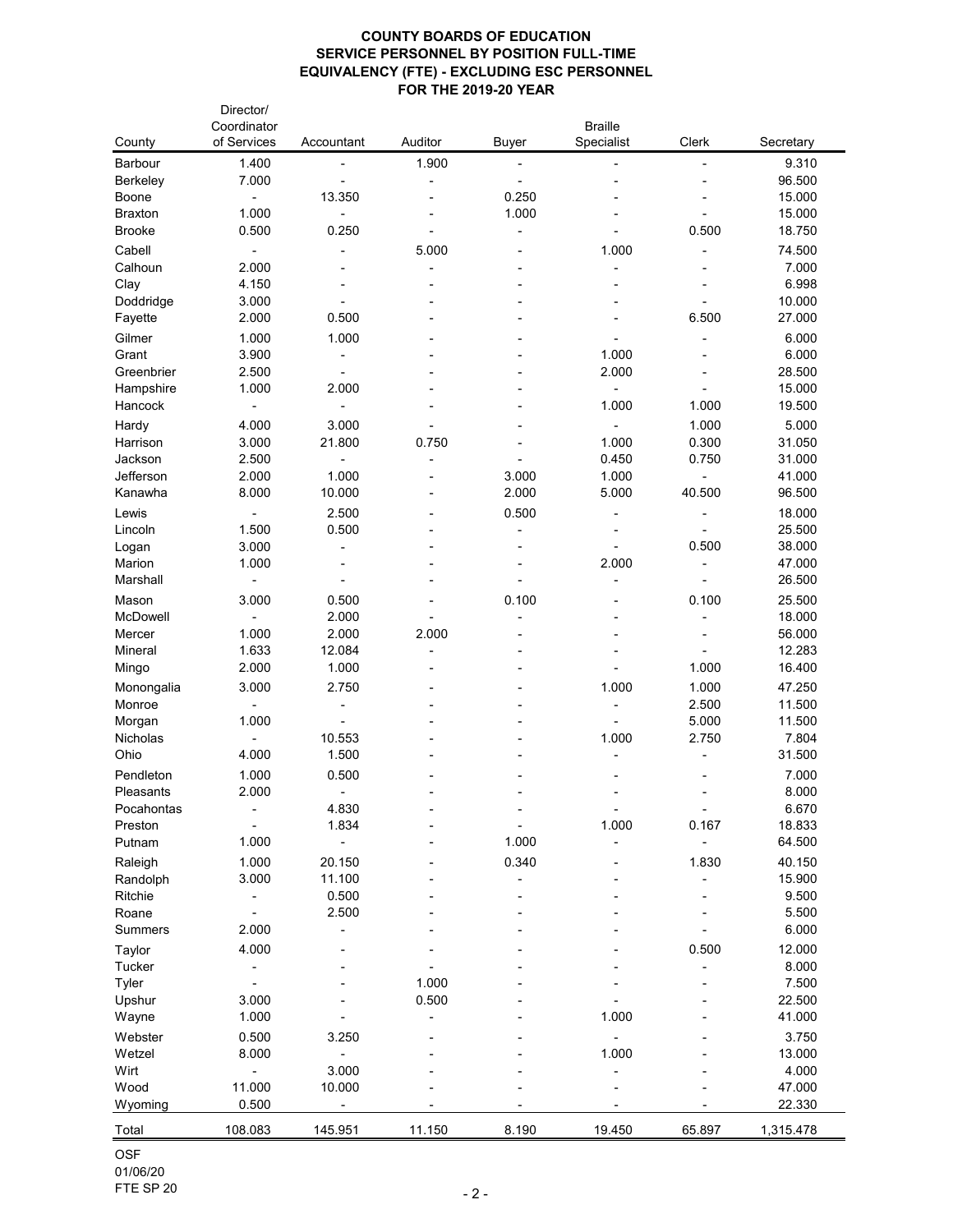| County                  | Switchboard<br>Operator | Computer<br>Operator | Programmer | Draftsman | Graphic<br>Artist | Inventory<br>Supervisor | Printing<br>Operator | Printing<br>Supervisor |
|-------------------------|-------------------------|----------------------|------------|-----------|-------------------|-------------------------|----------------------|------------------------|
|                         |                         |                      |            |           |                   |                         |                      |                        |
| Barbour                 |                         | 0.350                |            |           | $\blacksquare$    |                         |                      |                        |
| Berkeley                | 1.000                   | 1.000                |            |           |                   |                         |                      |                        |
| Boone<br><b>Braxton</b> | 0.500                   |                      |            |           |                   |                         |                      |                        |
| <b>Brooke</b>           |                         |                      | 3.500      |           |                   |                         |                      |                        |
|                         |                         |                      |            |           |                   |                         |                      |                        |
| Cabell                  |                         |                      | 5.000      |           | 1.000             |                         |                      |                        |
| Calhoun                 |                         |                      |            |           |                   |                         |                      |                        |
| Clay<br>Doddridge       |                         |                      |            |           |                   |                         |                      |                        |
| Fayette                 |                         |                      |            |           |                   |                         |                      |                        |
|                         |                         |                      |            |           |                   |                         |                      |                        |
| Gilmer<br>Grant         |                         |                      |            |           |                   |                         |                      |                        |
| Greenbrier              |                         |                      |            |           |                   |                         |                      |                        |
| Hampshire               |                         |                      |            |           |                   |                         |                      |                        |
| Hancock                 |                         |                      |            |           |                   |                         |                      |                        |
| Hardy                   |                         |                      |            |           |                   |                         |                      |                        |
| Harrison                | 0.100                   |                      | 0.500      |           |                   | 2.000                   |                      |                        |
| Jackson                 | 0.250                   |                      |            |           |                   | 0.400                   |                      |                        |
| Jefferson               |                         | 19.000               |            |           |                   |                         |                      |                        |
| Kanawha                 |                         | 4.000                | 6.000      | 2.000     |                   | 1.000                   |                      |                        |
| Lewis                   |                         |                      |            |           |                   |                         |                      |                        |
| Lincoln                 |                         |                      |            |           |                   |                         |                      |                        |
| Logan                   |                         |                      |            |           |                   |                         |                      |                        |
| Marion                  |                         |                      |            |           |                   |                         |                      |                        |
| Marshall                |                         |                      |            |           |                   |                         |                      |                        |
| Mason                   |                         |                      |            |           |                   |                         |                      |                        |
| McDowell                |                         |                      |            |           |                   |                         |                      |                        |
| Mercer                  |                         |                      |            |           |                   |                         |                      |                        |
| Mineral                 |                         |                      | 1.000      |           |                   |                         |                      |                        |
| Mingo                   |                         |                      |            |           |                   |                         |                      |                        |
| Monongalia              |                         |                      |            |           |                   | 0.500                   |                      |                        |
| Monroe                  |                         |                      |            |           |                   |                         |                      |                        |
| Morgan                  |                         |                      |            |           |                   |                         |                      |                        |
| Nicholas                |                         |                      |            |           |                   |                         |                      |                        |
| Ohio                    |                         | 1.000                |            |           |                   | 1.000                   |                      |                        |
| Pendleton               |                         |                      |            |           |                   |                         |                      |                        |
| Pleasants               |                         |                      |            |           |                   |                         |                      |                        |
| Pocahontas              |                         |                      |            |           |                   |                         |                      |                        |
| Preston                 |                         |                      |            |           |                   | 0.166                   |                      |                        |
| Putnam                  |                         |                      | 6.000      |           |                   |                         |                      |                        |
| Raleigh                 | 0.330                   | 0.500                |            |           |                   | 0.340                   |                      |                        |
| Randolph                |                         |                      |            |           |                   |                         |                      |                        |
| Ritchie                 |                         |                      |            |           |                   |                         |                      |                        |
| Roane                   |                         |                      |            |           |                   |                         |                      |                        |
| <b>Summers</b>          |                         |                      |            |           |                   |                         |                      |                        |
| Taylor                  |                         |                      |            |           |                   |                         |                      |                        |
| <b>Tucker</b>           |                         |                      |            |           |                   |                         |                      |                        |
| <b>Tyler</b>            |                         |                      |            |           |                   |                         |                      |                        |
| Upshur                  |                         |                      |            |           |                   |                         |                      |                        |
| Wayne                   |                         |                      |            |           |                   | 1.000                   |                      |                        |
| Webster                 |                         |                      |            |           |                   |                         |                      |                        |
| Wetzel                  |                         |                      |            |           |                   |                         |                      |                        |
| Wirt                    |                         | 1.000                | 1.000      |           |                   |                         |                      |                        |
| Wood                    |                         |                      |            |           |                   |                         |                      |                        |
| Wyoming                 | 0.500                   |                      |            |           |                   | 0.330                   | 0.340                |                        |
| Total                   | 2.680                   | 26.850               | 23.000     | 2.000     | 1.000             | 6.736                   | 0.340                |                        |

OSF 01/06/20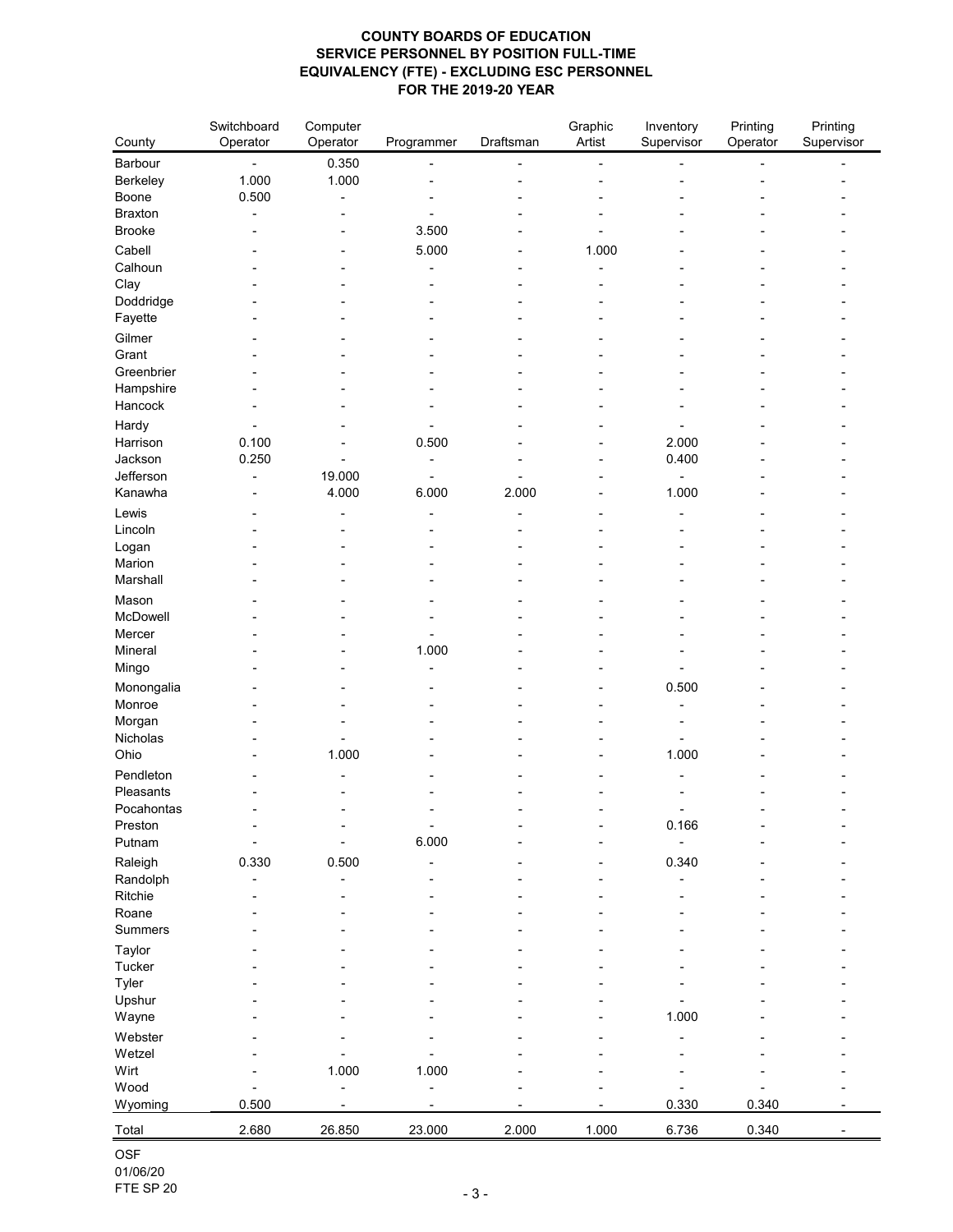| County                  | Accounts<br>Payable<br>Supervisor | Payroll<br>Supervisor | Supervisor of<br>Maintenance | Audiovisual<br>Technician | Cabinet<br>Maker | Carpenter      | Chief<br>Mechanic | Crew<br>Leader |
|-------------------------|-----------------------------------|-----------------------|------------------------------|---------------------------|------------------|----------------|-------------------|----------------|
| Barbour                 | 1.000                             |                       | 0.200                        |                           | $\blacksquare$   | 0.240          | 0.950             | $\blacksquare$ |
| <b>Berkeley</b>         |                                   |                       |                              |                           | 1.000            | 4.000          |                   | 2.000          |
| Boone                   | 1.000                             |                       |                              |                           |                  | 0.500          |                   |                |
| <b>Braxton</b>          |                                   |                       |                              |                           |                  | 0.660          | 1.000             |                |
| <b>Brooke</b>           | 0.500                             |                       | 1.000                        |                           | 3.750            | $\blacksquare$ | 1.000             |                |
| Cabell                  |                                   |                       | 1.000                        |                           |                  |                | 2.000             |                |
| Calhoun                 | 1.000                             | 1.000                 |                              |                           |                  |                |                   |                |
| Clay                    |                                   |                       |                              |                           |                  |                | 1.000             |                |
| Doddridge               |                                   |                       |                              |                           |                  |                | 1.000             |                |
| Fayette                 |                                   |                       |                              |                           | 1.000            | 2.000          | $\blacksquare$    |                |
| Gilmer                  |                                   |                       | 1.000                        |                           |                  |                | 1.000             |                |
| Grant                   | 1.000                             |                       | 0.100                        |                           |                  |                | 1.000             |                |
| Greenbrier              | 1.000                             |                       | 1.500                        |                           |                  | 2.000          | 1.000             |                |
| Hampshire               |                                   |                       |                              |                           |                  |                | 1.000             |                |
| Hancock                 |                                   |                       |                              |                           |                  |                |                   |                |
| Hardy                   |                                   |                       | 1.000                        |                           |                  | 0.500          |                   |                |
| Harrison                | 0.750                             | 0.750                 |                              |                           |                  | 3.620          | 1.000             |                |
| Jackson                 | 1.000                             | 1.000                 |                              |                           |                  | 1.150          | 1.000             | 0.500          |
| Jefferson               | 1.000                             | 1.000                 | 1.000                        |                           |                  | 1.000          | 1.000             |                |
| Kanawha                 |                                   |                       | 5.000                        |                           | 1.000            | 11.000         |                   | 11.000         |
| Lewis                   |                                   |                       |                              |                           |                  | 0.500          |                   |                |
| Lincoln                 |                                   |                       |                              |                           |                  | $\blacksquare$ | 0.500             |                |
| Logan                   |                                   |                       |                              |                           | 3.000            | 1.000          |                   |                |
| Marion                  | 1.000                             | 1.000                 | 1.000                        |                           |                  | 2.000          | 1.000             |                |
| Marshall                | 2.000                             | 1.000                 | 1.000                        |                           | 1.000            | ۰              | 1.000             |                |
| Mason                   | 1.000                             |                       |                              |                           |                  | 0.250          | 1.000             | 0.250          |
| McDowell                |                                   | 1.000                 |                              |                           |                  | 1.500          |                   |                |
| Mercer                  | 1.000                             | 1.000                 | 1.000                        |                           | 1.000            | 1.000          |                   |                |
| <b>Mineral</b>          |                                   |                       |                              |                           |                  | 0.590          | 1.000             |                |
| Mingo                   |                                   |                       |                              |                           |                  | 1.000          | 1.000             |                |
| Monongalia              | 1.000                             |                       | 2.000                        |                           |                  | 3.000          | 1.000             |                |
| Monroe                  | 0.500                             |                       | 1.000                        |                           |                  | 1.000          | 1.000             |                |
| Morgan                  | 1.000                             |                       |                              |                           |                  | 0.200          | 1.000             |                |
| Nicholas                |                                   | 0.333                 |                              |                           |                  | 1.000          |                   |                |
| Ohio                    |                                   | 1.000                 | 1.000                        |                           |                  | 1.000          |                   |                |
| Pendleton               |                                   | 0.500                 | 1.000                        |                           |                  |                | 0.500             |                |
| Pleasants               | 1.000                             | 1.000                 | $\overline{a}$               |                           |                  |                | 1.000             | 0.600          |
| Pocahontas              |                                   |                       | 1.000                        |                           |                  |                | 1.000             |                |
| Preston                 | 1.000                             | 0.333                 |                              |                           |                  | 0.267          | 1.000             | 0.167          |
| Putnam                  | 1.000                             | 1.000                 |                              |                           |                  | 1.500          | 0.500             |                |
| Raleigh                 | 1.020                             | 1.010                 |                              | 1.000                     |                  | 2.840          | 0.500             | 0.340          |
| Randolph                |                                   |                       | 1.000                        |                           |                  | 1.500          | 0.500             |                |
| Ritchie                 |                                   |                       |                              |                           |                  |                | 1.000             |                |
| Roane                   | 1.000                             | 1.000                 |                              |                           |                  | 0.250          |                   |                |
| <b>Summers</b>          |                                   | 1.000                 | 1.000                        |                           |                  | 1.000          | 1.000             |                |
|                         |                                   | $\blacksquare$        | 1.000                        |                           |                  |                | 1.000             |                |
| Taylor<br><b>Tucker</b> |                                   | 1.000                 |                              |                           |                  |                | 1.000             |                |
| <b>Tyler</b>            |                                   |                       |                              |                           |                  |                | 1.000             |                |
| Upshur                  |                                   |                       | 1.000                        |                           |                  |                | 1.000             |                |
| Wayne                   |                                   |                       |                              |                           |                  |                | 1.000             |                |
|                         |                                   |                       |                              |                           |                  |                |                   |                |
| Webster                 |                                   |                       |                              |                           |                  |                | 1.000             |                |
| Wetzel<br>Wirt          |                                   |                       | 1.000<br>0.500               |                           |                  |                |                   |                |
|                         | 1.000                             | 2.000                 |                              |                           |                  |                | 0.500             |                |
| Wood<br>Wyoming         | 0.500                             | 0.500                 | $\blacksquare$<br>0.340      |                           | 2.000            | 2.000<br>1.500 |                   | 0.830          |
| Total                   | 22.270                            | 18.426                | 26.640                       | 1.000                     | 13.750           | 51.567         | 35.950            | 15.687         |
|                         |                                   |                       |                              |                           |                  |                |                   |                |

OSF 01/06/20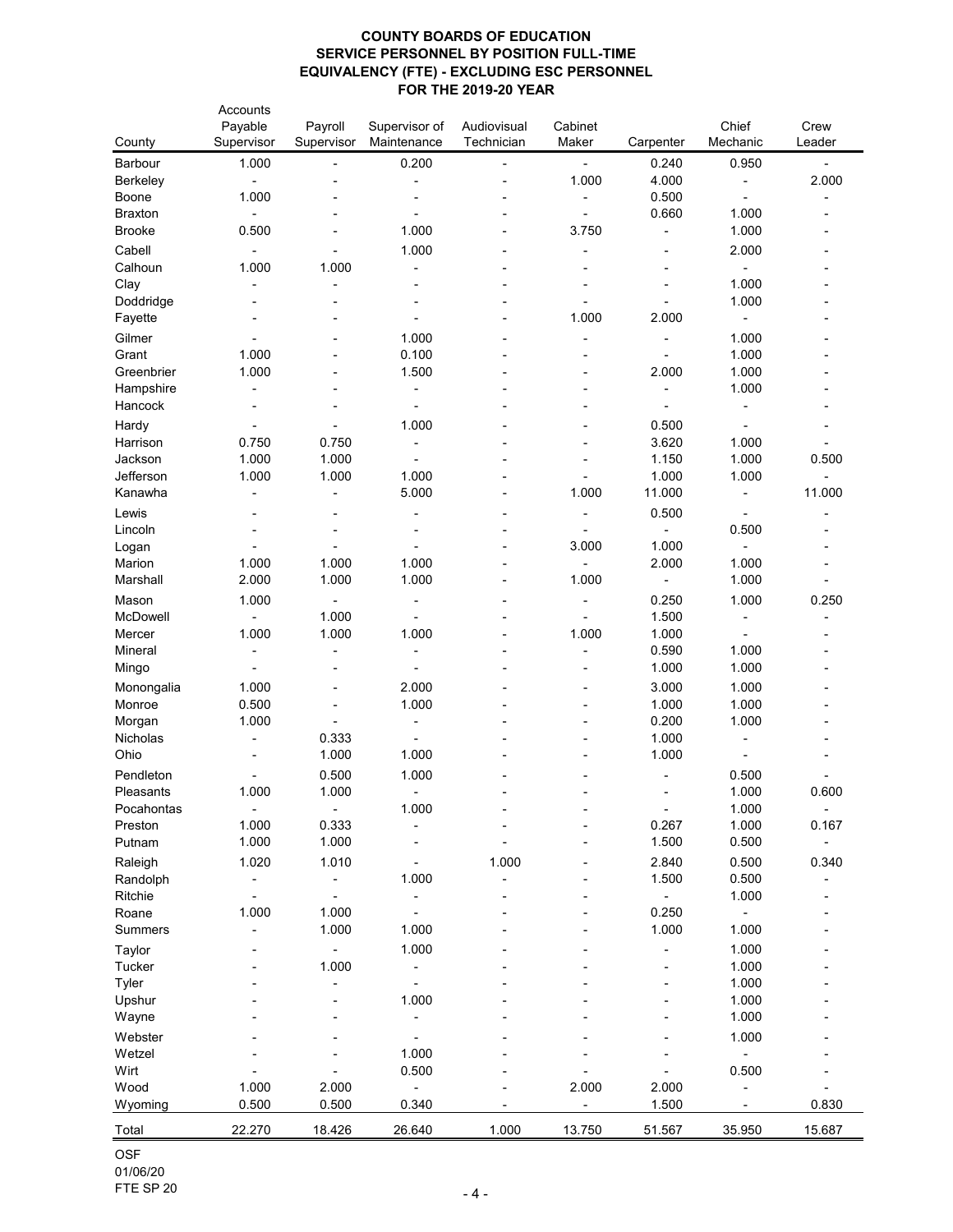| County                  | Electrician    | Electronic<br>Technician | Foreman        | General<br>Maintenance            | Glazier                  | Handyman                 | Heating & Air<br>Conditioning<br>Mechanic | Locksmith      |
|-------------------------|----------------|--------------------------|----------------|-----------------------------------|--------------------------|--------------------------|-------------------------------------------|----------------|
| <b>Barbour</b>          | 0.640          | $\blacksquare$           | $\blacksquare$ | 1.540                             | $\blacksquare$           |                          | 1.100                                     |                |
| Berkeley                | 4.000          | 1.000                    | 7.000          | 2.000                             |                          |                          |                                           |                |
| <b>Boone</b>            | 0.450          | $\blacksquare$           | $\blacksquare$ | 4.550                             |                          |                          | 0.950                                     | 0.003          |
| <b>Braxton</b>          | 0.660          | $\overline{\phantom{a}}$ |                | 0.660                             |                          |                          |                                           |                |
| <b>Brooke</b>           | 1.000          | 0.500                    | $\blacksquare$ | 1.000                             |                          |                          |                                           |                |
| Cabell                  | 3.000          | $\overline{\phantom{a}}$ | 4.000          | 1.000                             | -                        |                          | 6.000                                     |                |
| Calhoun                 | 1.000          |                          | $\overline{a}$ | $\blacksquare$                    |                          |                          | 1.000                                     |                |
| Clay                    | 0.500          |                          |                |                                   |                          | 0.450                    | 0.500                                     |                |
| Doddridge               | $\blacksquare$ |                          |                | 2.000                             |                          |                          | $\blacksquare$                            |                |
| Fayette                 | 5.000          |                          | 2.000          | $\blacksquare$                    |                          |                          | 1.000                                     |                |
| Gilmer                  | $\blacksquare$ |                          |                | 1.000                             |                          |                          | $\sim$                                    |                |
| Grant                   | 1.000          |                          |                | 0.500                             |                          |                          | 1.000                                     |                |
| Greenbrier              | 2.000          | 2.000                    | 1.000          | 1.000                             |                          | $\overline{\phantom{a}}$ | 2.000                                     |                |
| Hampshire               | 1.000          | $\blacksquare$           | $\blacksquare$ | $\blacksquare$                    |                          |                          | $\blacksquare$                            | 1.000          |
| Hancock                 | 1.000          |                          |                |                                   |                          |                          | 2.000                                     | 1.000          |
| Hardy                   | 0.500          |                          |                | 1.000                             |                          |                          | $\blacksquare$                            |                |
| Harrison                | 3.460          |                          | 1.010          | 6.560                             |                          | 3.100                    | 2.900                                     | 0.500          |
| Jackson<br>Jefferson    | 1.900          |                          | $\overline{a}$ | 3.200                             | 0.250                    | $\blacksquare$           | 1.400                                     | $\blacksquare$ |
| Kanawha                 | 4.000<br>9.000 | 11.000                   | 1.000          | $\overline{\phantom{a}}$<br>1.000 | $\blacksquare$<br>1.000  | $\blacksquare$           | 10.000                                    | 3.000<br>2.000 |
|                         |                |                          |                |                                   |                          |                          |                                           |                |
| Lewis<br>Lincoln        | 0.500<br>1.000 | $\blacksquare$           | $\overline{a}$ | 2.000<br>$\blacksquare$           | $\overline{\phantom{a}}$ | $\blacksquare$           | 0.500                                     |                |
| Logan                   | 6.000          |                          | 1.000          | 3.000                             |                          |                          |                                           |                |
| Marion                  | 5.000          | 2.000                    | 3.000          | $\blacksquare$                    |                          |                          |                                           |                |
| Marshall                | 2.000          | $\blacksquare$           | 1.000          | 1.000                             |                          |                          |                                           | 1.000          |
| Mason                   | 0.830          | 2.500                    | 0.160          | 3.080                             |                          | 0.500                    | 0.750                                     |                |
| McDowell                | 3.000          |                          | 1.000          | $\blacksquare$                    |                          |                          | $\blacksquare$                            |                |
| Mercer                  | 4.000          |                          |                | 6.000                             |                          |                          | 1.000                                     |                |
| Mineral                 | 1.497          |                          |                | 1.010                             |                          |                          | 0.833                                     | 0.250          |
| Mingo                   | 2.000          |                          |                | 2.000                             |                          |                          | 2.000                                     |                |
| Monongalia              | 5.500          | 2.000                    |                | $\blacksquare$                    |                          |                          | 1.000                                     | 3.000          |
| Monroe                  |                |                          |                | 1.000                             |                          |                          |                                           |                |
| Morgan                  | 1.000          |                          |                | 0.990                             |                          |                          |                                           |                |
| Nicholas                | 1.000          | 0.750                    | 1.000          | 4.700                             |                          |                          | 0.200                                     |                |
| Ohio                    | 2.000          |                          |                | $\blacksquare$                    | 1.000                    |                          |                                           | 1.000          |
| Pendleton               |                |                          |                |                                   |                          |                          |                                           |                |
| Pleasants               |                |                          |                | 2.400                             |                          |                          |                                           |                |
| Pocahontas              | 1.000          |                          |                |                                   |                          |                          |                                           |                |
| Preston                 | 0.768          |                          | 1.000          | 1.634                             |                          | 0.580                    | 0.625                                     | 0.267          |
| Putnam                  | 3.000          |                          |                |                                   |                          |                          | 9.000                                     |                |
| Raleigh                 | 2.830          |                          |                | 1.500                             |                          | 0.500                    | 3.500                                     |                |
| Randolph                | 2.000          |                          |                |                                   |                          |                          | 0.500                                     | 0.500          |
| Ritchie                 | $\blacksquare$ |                          |                | 1.000                             |                          |                          | 2.000                                     |                |
| Roane<br><b>Summers</b> | 0.500          | 1.000                    |                | 1.250                             |                          |                          | 0.500                                     |                |
|                         | $\blacksquare$ |                          |                |                                   |                          |                          | $\blacksquare$                            |                |
| <b>Taylor</b><br>Tucker | 1.000<br>0.500 |                          | 1.000          |                                   |                          |                          | 2.000<br>0.500                            |                |
| Tyler                   | 3.000          |                          |                |                                   |                          |                          |                                           |                |
| Upshur                  | 3.000          |                          |                |                                   |                          |                          |                                           |                |
| Wayne                   | 3.000          |                          |                | 1.000                             |                          | 1.000                    | 3.000                                     | 2.000          |
| Webster                 |                |                          |                | 2.000                             |                          |                          | 1.000                                     |                |
| Wetzel                  | 4.000          |                          |                | $\blacksquare$                    |                          |                          | $\blacksquare$                            |                |
| Wirt                    | 0.500          |                          |                | 1.300                             |                          |                          | 0.500                                     |                |
| Wood                    | 3.000          |                          |                |                                   |                          | 1.000                    | 2.000                                     | 2.000          |
| Wyoming                 | 2.500          | 1.500                    | 0.830          | 0.500                             |                          |                          |                                           |                |
| Total                   | 106.035        | 24.250                   | 26.000         | 64.374                            | 2.250                    | 7.130                    | 61.258                                    | 17.520         |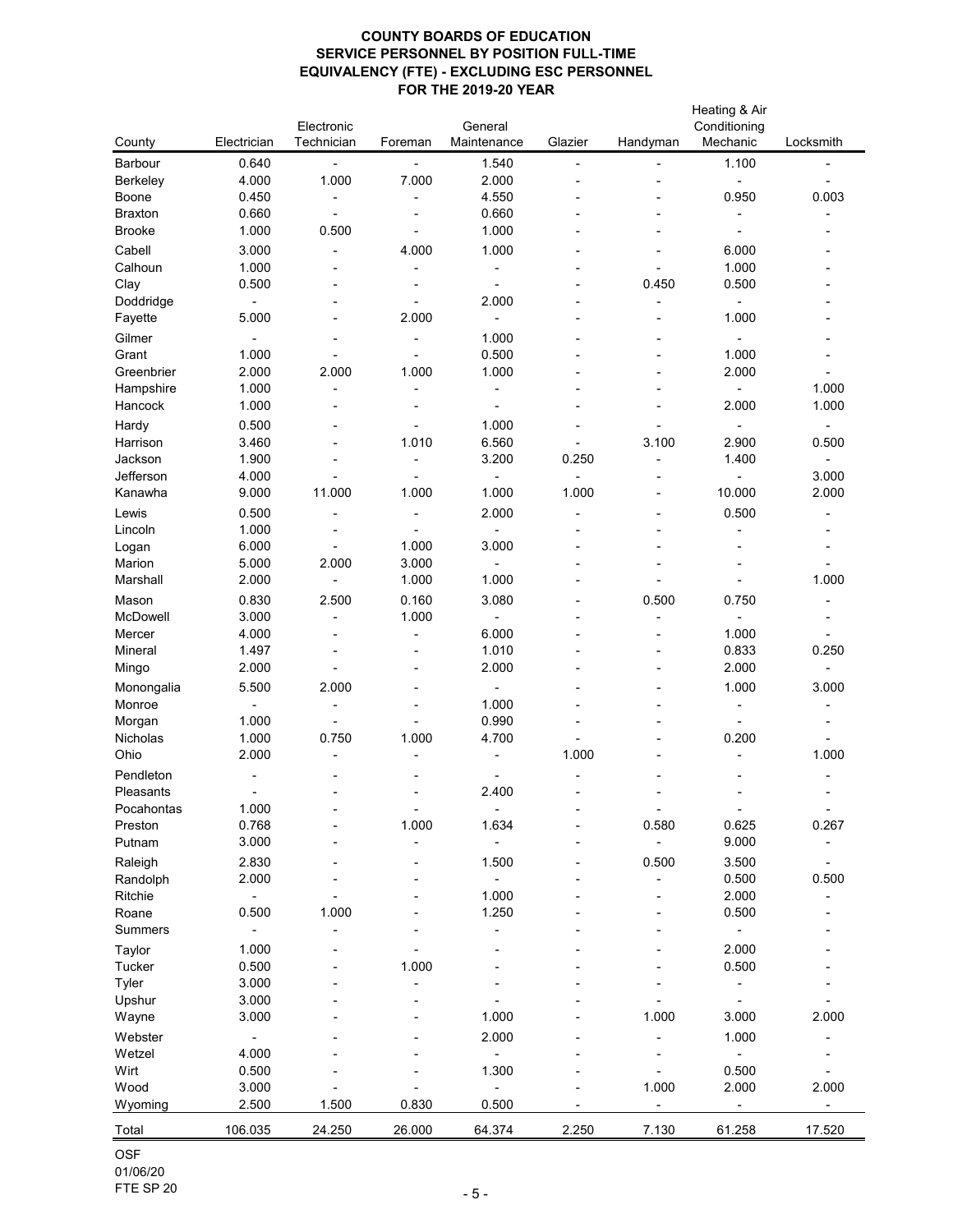| County                  | Lubrication<br>Man | Machinist | Mason          | Mechanic<br>Assistant | Mechanic       | Office<br>Equipment<br>Repairman | Painter        | Plumber |
|-------------------------|--------------------|-----------|----------------|-----------------------|----------------|----------------------------------|----------------|---------|
|                         |                    |           |                |                       |                |                                  |                |         |
| Barbour                 | $\blacksquare$     |           | 0.140          | 0.500                 | 0.950          |                                  | $\blacksquare$ | 0.440   |
| Berkeley                |                    |           |                |                       | 8.000          |                                  |                | 2.000   |
| Boone<br><b>Braxton</b> |                    |           | 0.500          |                       | 4.000<br>1.000 |                                  |                | 1.000   |
| <b>Brooke</b>           |                    |           |                |                       | 2.000          |                                  |                |         |
|                         |                    |           |                |                       |                |                                  |                |         |
| Cabell<br>Calhoun       |                    |           | 2.000<br>1.000 |                       | 8.000<br>1.000 |                                  |                | 3.000   |
| Clay                    |                    |           | -              |                       | 1.000          |                                  |                |         |
| Doddridge               |                    |           |                |                       | 1.000          |                                  |                |         |
| Fayette                 |                    |           |                |                       | 6.000          |                                  | 1.000          | 1.000   |
| Gilmer                  |                    |           |                |                       |                |                                  |                |         |
| Grant                   |                    |           |                |                       | 0.500          |                                  |                |         |
| Greenbrier              |                    |           |                |                       | 4.000          |                                  |                | 2.000   |
| Hampshire               |                    |           |                |                       | 1.000          |                                  | 1.000          | 1.000   |
| Hancock                 |                    |           | 1.000          |                       | 2.000          | ۰                                | 1.000          | 2.000   |
| Hardy                   |                    |           |                |                       |                |                                  |                |         |
| Harrison                |                    |           | 1.350          |                       | 3.800          |                                  | 1.080          | 2.310   |
| Jackson                 |                    |           | 0.700          | 1.000                 | 5.000          |                                  |                | 1.000   |
| Jefferson               |                    |           |                |                       | 7.000          | 2.000                            |                | 4.000   |
| Kanawha                 |                    |           | 3.000          |                       | 15.000         |                                  | 8.000          | 11.000  |
| Lewis                   |                    |           |                |                       | 3.000          |                                  |                | 0.500   |
| Lincoln                 |                    |           | 1.000          |                       | 2.000          |                                  |                | 2.000   |
| Logan                   |                    |           | 1.000          |                       | 6.700          |                                  |                | 2.000   |
| Marion                  |                    |           | 3.500          |                       | 4.000          |                                  | 3.000          | 3.000   |
| Marshall                |                    |           |                |                       | 7.000          |                                  |                | 2.000   |
| Mason                   |                    |           | 0.080          |                       | 4.000          |                                  | 0.480          | 1.130   |
| McDowell                |                    |           | 1.000          |                       | 2.500          |                                  |                | 2.000   |
| Mercer                  |                    |           |                |                       | 6.000          |                                  |                | 3.000   |
| Mineral                 |                    |           |                |                       | 3.000          |                                  |                | 0.670   |
| Mingo                   |                    |           | 1.000          |                       | 6.000          |                                  |                | 1.000   |
| Monongalia              |                    |           |                |                       | 8.000          |                                  | 1.000          | 4.000   |
| Monroe                  |                    |           |                |                       | 1.000          |                                  |                | 1.000   |
| Morgan                  |                    |           |                |                       | 1.000          |                                  |                | 0.330   |
| Nicholas                |                    |           |                |                       | 2.000          |                                  |                | 1.200   |
| Ohio                    |                    |           | 1.000          |                       | 4.000          |                                  |                |         |
| Pendleton               |                    |           |                |                       |                |                                  |                |         |
| Pleasants               |                    |           |                |                       | 1.000          |                                  |                |         |
| Pocahontas              |                    |           |                |                       | 1.000          |                                  |                |         |
| Preston                 |                    |           | 0.268          |                       | 4.000          | 0.167                            | 1.343          | 0.492   |
| Putnam                  |                    |           | 3.000          |                       | 4.500          |                                  |                | 3.500   |
| Raleigh                 |                    |           | 0.500          |                       | 7.990          | 1.000                            | 0.830          | 4.500   |
| Randolph                |                    |           |                |                       | 3.000          |                                  |                | 1.000   |
| Ritchie                 |                    |           |                |                       | 1.000          |                                  |                |         |
| Roane                   |                    |           |                |                       | 1.400          |                                  |                |         |
| <b>Summers</b>          |                    |           |                |                       | 1.000          |                                  |                |         |
| <b>Taylor</b>           |                    |           |                |                       | 1.000          |                                  |                | 1.000   |
| <b>Tucker</b>           |                    |           |                |                       |                |                                  |                |         |
| <b>Tyler</b><br>Upshur  |                    |           |                |                       | 3.000<br>3.000 |                                  |                |         |
|                         |                    |           | 1.000          |                       | 6.000          |                                  | 1.000          | 4.000   |
| Wayne                   |                    |           |                |                       |                |                                  |                |         |
| Webster                 |                    |           |                |                       | 1.000          |                                  |                |         |
| Wetzel<br>Wirt          |                    |           |                | 0.500                 | 2.000          |                                  | 9.000          |         |
| Wood                    |                    |           | 3.000          |                       | 10.000         |                                  |                | 3.000   |
| Wyoming                 | 1.000              |           | 1.500          | 0.500                 | 1.500          | 0.500                            | 0.500          | 1.500   |
|                         |                    |           |                |                       |                |                                  |                |         |
| Total                   | 1.000              |           | 27.538         | 2.500                 | 183.840        | 3.667                            | 29.233         | 73.572  |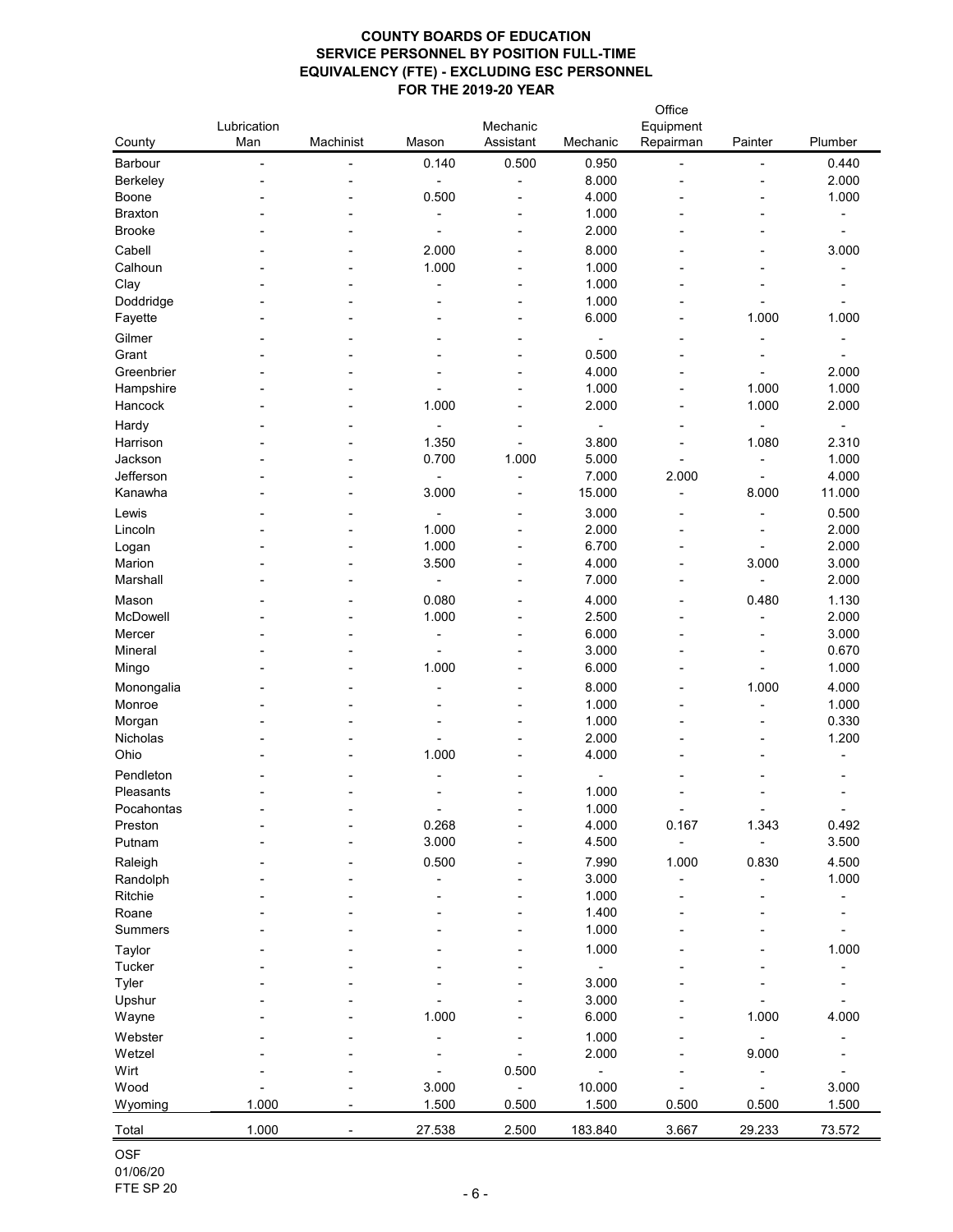|                      | Roofing/                       |        |                                                       |                |                        | Heavy                 |                               | Food                   |
|----------------------|--------------------------------|--------|-------------------------------------------------------|----------------|------------------------|-----------------------|-------------------------------|------------------------|
| County               | <b>Sheet Metal</b><br>Mechanic | Welder | Supervisor of School Bus<br>Transportation Supervisor |                | <b>Bus</b><br>Operator | Equipment<br>Operator | <b>Truck</b><br><b>Driver</b> | Services<br>Supervisor |
| Barbour              |                                |        | 1.000                                                 |                | 31.600                 |                       |                               | 0.700                  |
| Berkeley             |                                |        |                                                       |                | 233.000                | 4.000                 |                               |                        |
| Boone                | 0.500                          | 0.200  |                                                       |                | 39.500                 |                       | 0.600                         |                        |
| <b>Braxton</b>       |                                |        |                                                       |                | 21.000                 |                       |                               |                        |
| <b>Brooke</b>        |                                |        |                                                       |                | 36.000                 |                       | 2.000                         |                        |
| Cabell               |                                |        | 2.000                                                 |                | 107.000                |                       | 5.000                         |                        |
| Calhoun              |                                |        |                                                       |                | 14.000                 |                       |                               |                        |
| Clay                 |                                |        | 1.000                                                 |                | 27.400                 |                       |                               |                        |
| Doddridge            |                                |        |                                                       |                | 20.000                 |                       | 1.000                         |                        |
| Fayette              |                                |        |                                                       |                | 74.000                 |                       |                               |                        |
| Gilmer               |                                |        |                                                       |                | 14.000                 |                       |                               |                        |
| Grant                |                                |        | 1.000                                                 |                | 18.000                 |                       |                               |                        |
| Greenbrier           |                                |        |                                                       |                | 67.000                 |                       |                               |                        |
| Hampshire            |                                |        |                                                       |                | 52.000                 |                       |                               |                        |
| Hancock              |                                |        | 1.000                                                 |                | 43.000                 |                       | 2.000                         |                        |
| Hardy                |                                |        | 0.500                                                 | 0.250          | 29.250                 |                       |                               |                        |
| Harrison             | 1.100                          | 0.600  |                                                       | 2.000          | 91.000                 |                       | 2.610                         |                        |
| Jackson              | 0.250                          |        |                                                       |                | 54.000                 |                       | 0.250                         |                        |
| Jefferson            |                                |        | 1.000                                                 | 1.000          | 94.000                 |                       | 3.000                         |                        |
| Kanawha              | 2.000                          |        | 5.000                                                 | $\overline{a}$ | 162.500                | 1.000                 | 8.000                         |                        |
| Lewis                |                                |        | 1.000                                                 |                | 35.000                 |                       |                               |                        |
| Lincoln              |                                |        |                                                       | 1.000          | 46.500                 |                       |                               |                        |
| Logan                |                                |        | 1.000                                                 | 2.000          | 56.000                 |                       | 1.000                         |                        |
| Marion               | 2.000                          |        | 1.000                                                 |                | 75.000                 |                       | 4.000                         | 1.000                  |
| Marshall             |                                |        | 1.000                                                 |                | 68.000                 | 2.000                 | 1.000                         |                        |
|                      |                                |        |                                                       |                |                        |                       |                               |                        |
| Mason                | 0.250                          |        |                                                       |                | 58.000                 |                       | 1.480                         |                        |
| McDowell             |                                |        |                                                       | 1.000          | 41.000                 |                       |                               | 1.000                  |
| Mercer               | 2.000                          |        | 1.000                                                 |                | 85.000                 |                       | 3.000                         |                        |
| Mineral              |                                |        |                                                       | 1.000          | 54.500                 |                       |                               |                        |
| Mingo                |                                | 1.000  | 1.000                                                 |                | 52.000                 |                       |                               |                        |
| Monongalia           |                                | 0.500  |                                                       | 2.000          | 109.000                |                       | 1.500                         |                        |
| Monroe               |                                |        |                                                       |                | 26.000                 |                       |                               |                        |
| Morgan               |                                | 0.200  |                                                       | 1.000          | 28.000                 |                       | 0.450                         |                        |
| Nicholas             |                                |        | 0.750                                                 |                | 44.000                 | 0.200                 | 0.200                         | 0.560                  |
| Ohio                 |                                | 1.000  |                                                       |                | 40.000                 | 1.000                 | 4.000                         |                        |
| Pendleton            |                                |        | 0.500                                                 |                | 18.000                 |                       |                               |                        |
| Pleasants            |                                |        |                                                       |                | 16.000                 |                       |                               |                        |
| Pocahontas           |                                |        |                                                       |                | 18.000                 |                       |                               |                        |
| Preston              | 0.143                          |        | 1.000                                                 |                | 63.000                 | 0.542                 | 0.167                         |                        |
| Putnam               | 2.500                          |        | 1.000                                                 |                | 83.000                 | 0.500                 | 2.000                         |                        |
| Raleigh              |                                | 1.330  | 0.340                                                 |                | 128.000                | 1.500                 | 1.830                         | 1.000                  |
| Randolph             |                                |        |                                                       |                | 45.000                 |                       |                               |                        |
| Ritchie              |                                |        | 1.000                                                 |                | 19.000                 |                       |                               |                        |
| Roane                |                                |        |                                                       |                | 32.100                 |                       |                               |                        |
| <b>Summers</b>       |                                |        | 1.000                                                 |                | 26.000                 |                       |                               |                        |
| Taylor               |                                |        |                                                       |                | 29.500                 |                       |                               |                        |
| <b>Tucker</b>        |                                |        | 1.000                                                 |                | 13.000                 |                       |                               |                        |
| <b>Tyler</b>         |                                |        |                                                       |                | 25.000                 |                       |                               |                        |
| Upshur               |                                |        | 0.833                                                 |                | 48.000                 |                       | 0.500                         |                        |
| Wayne                |                                | 1.000  |                                                       |                | 86.000                 |                       |                               |                        |
| Webster              |                                |        |                                                       |                | 20.000                 |                       |                               |                        |
| Wetzel               |                                |        | 1.000                                                 |                | 31.000                 |                       |                               |                        |
| Wirt                 |                                |        | 0.500                                                 |                | 12.600                 |                       |                               |                        |
| Wood                 | 1.000                          |        | 2.000                                                 |                | 89.000                 | 1.000                 | 5.000                         |                        |
| Wyoming              | 1.000                          |        |                                                       |                | 39.500                 | 1.000                 |                               |                        |
| Total                | 12.743                         | 5.830  | 29.423                                                | 11.250         | 2,887.950              | 12.742                | 50.587                        | 4.260                  |
| $\sim$ $\sim$ $\sim$ |                                |        |                                                       |                |                        |                       |                               |                        |